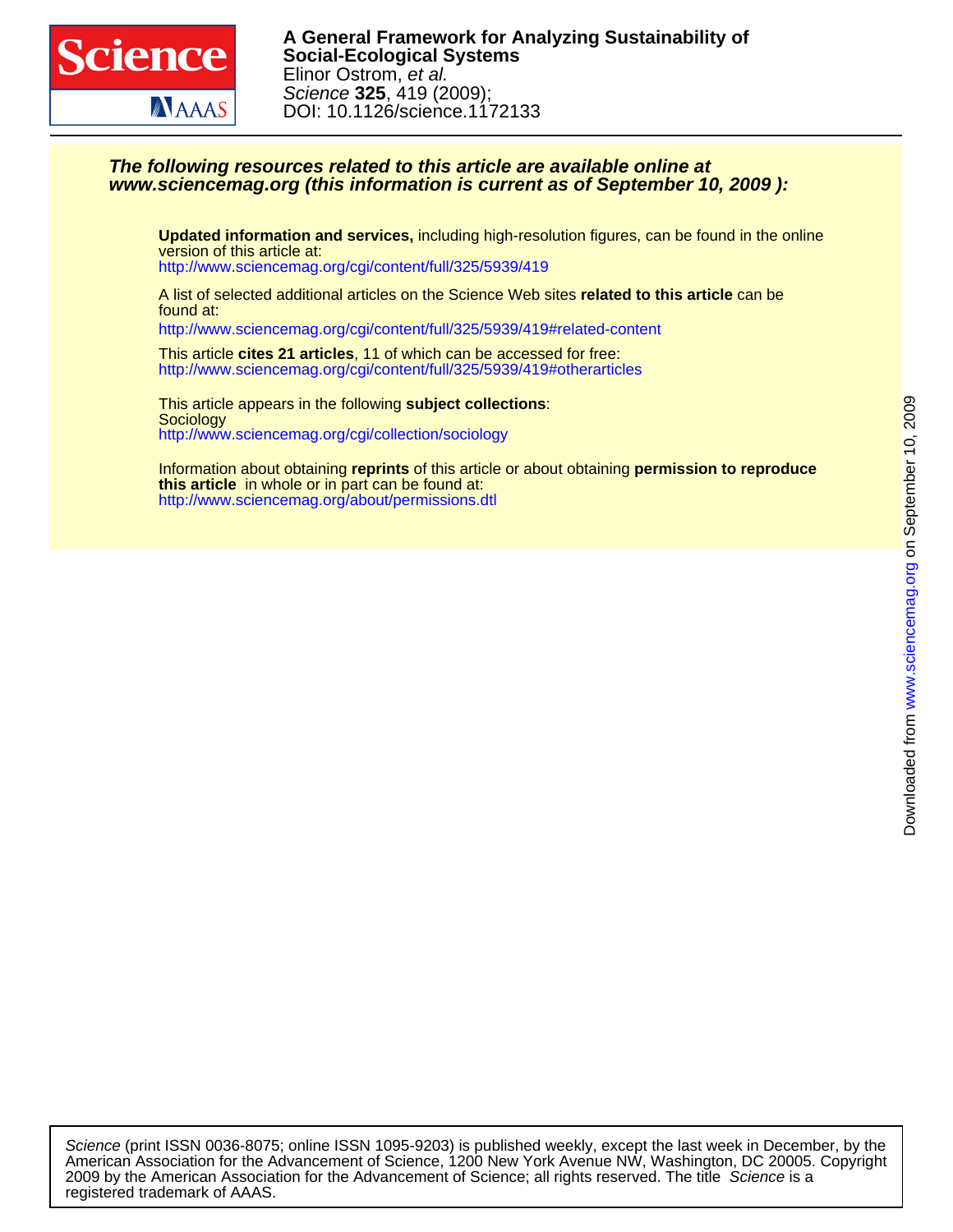it can address the inherent heterogeneity in who meets whom. This application can be extended to social networks as a way to estimate the spread of disease  $(30)$  and the evolution of cooperation  $(31)$ in heterogeneous societies.

#### **Conclusions**

Networks are useful descriptors of ecological systems that can show the composition of and interactions between multiple elements. The application of networks to ecosystems provides a conceptual framework to assess the consequences of perturbations at the community level. This may serve as a first step toward a more predictive ecology in the face of global environmental change. Networks are also able to introduce heterogeneity into our previously homogeneous theories of populations, diseases, and societies. Finally, networks have allowed us to find generalities among seemingly different systems that, despite their disparate nature, may have similar processes of formation and/or similar forces acting on their architecture in order to be functional. Although we have only begun to understand how changes in the environment affect species interactions and ecosystem dynamics through analyses of simple pairwise interactions, network thinking can provide a means by which to assess key questions such as how overfishing can cause trophic cascades, or how the disruption of mutualisms may reduce the entire pollination service

within a community  $(25)$ . As the flow of ideas among seemingly unrelated fields increases (a characteristic attribute of research on complex systems), we envision the creation of more powerful models that are able to more accurately predict the responses to perturbations of food webs, a major challenge for today's ecologist.

#### References and Notes

- 1. C. Darwin, On the Origin of Species by Means of Natural Selection (John Murray, London, 1859).
- 2. J. E. Cohen, Food Webs and Niche Space (Princeton Univ. Press, Princeton, NJ, 1978).
- 3. S. L. Pimm, Food Webs (Chapman & Hall, London, 1982).
- 4. G. Sugihara, thesis, Princeton University, Princeton, NJ, 1982.
- 5. R. M. May, Nature 238, 413 (1972).
- 6. M. Pascual, J. A. Dunne, Ecological Networks. Linking Structure to Dynamics in Food Webs (Oxford Univ. Press, Oxford, 2006).
- 7. J. M. Montoya, S. L. Pimm, R. V. Solé, Nature 442, 259 (2006).
- 8. R. Milo et al., Science 298, 824 (2002).
- 9. D. B. Stouffer, J. Camacho, W. Jiang, L. A. N. Amaral,
- Proc. R. Soc. London Ser. B 274, 1931 (2007). 10. M. Kondoh, Proc. Natl. Acad. Sci. U.S.A. 105, 16631 (2008).
- 11. J. Bascompte, C. J. Melián, E. Sala, Proc. Natl. Acad. Sci. U.S.A. 102, 5443 (2005).
- 12. S. B. Otto, B. C. Rall, U. Brose, Nature 450, 1226 (2007). 13. J. N. Thompson, The Geographic Mosaic of Coevolution
- (Univ. of Chicago Press, Chicago, 2005). 14. J. Bascompte, P. Jordano, Annu. Rev. Ecol. Evol. Syst. 38, 567 (2007).
- 15. J. A. Dunne, R. Williams, N. Martinez, Ecol. Lett. 5, 558 (2002).
- 16. J. Memmott, N. M. Waser, M. V. Price, Proc. R. Soc. London Ser. B 271, 2605 (2004).
- **SPECIALSECTION**
- 17. E. L. Rezende, J. E. Lavabre, P. R. Guimarães Jr.,
- P. Jordano, J. Bascompte, Nature 448, 925 (2007). 18. O. L. Petchey, A. Eklof, C. Borrvall, B. Ebenman, Am. Nat. 171, 568 (2008).
- 
- 19. A. Dobson et al., Ecology 87, 1915 (2006). 20. R. D. Holt, in Multitrophic Interactions in Terrestrial Ecosystems, A. C. Gange, V. K. Brown, Eds. (Blackwell Science, Oxford, 1997), pp. 333–349.
- 21. U. Brose, R. J. Williams, N. D. Martinez, Ecol. Lett. 9, 1228 (2006).
- 22. E. L. Berlow et al., Proc. Natl. Acad. Sci. U.S.A. 106, 187 (2009).
- 23. U. Bastolla et al., Nature 458, 1018 (2009).
- 24. C. J. Melián, J. Bascompte, P. Jordano, V. Křivan, Oikos 118, 122 (2009).
- 25. J. M. Tylianakis, R. K. Didham, J. Bascompte, D. A. Wardle, Ecol. Lett. **11**, 1351 (2008).
- 26. M. A. Aizen, C. L. Morales, J. M. Morales, PLoS Biol. 6, e31 (2008).
- 27. I. Hanski, O. Ovaskainen, Nature 404, 755 (2000).
- 28. D. Urban, T. H. Keitt, Ecology 82, 1205 (2001).
- 29. R. J. Dyer, J. D. Nason, Mol. Ecol. 13, 1713 (2004).
- 30. J. P. Aparicio, M. Pascual, Proc. R. Soc. London Ser. B 274, 505 (2007).
- 31. H. Ohtsuki, C. Hauert, E. Lieberman, M. A. Nowak, Nature 441, 502 (2006).
- 32. I thank L.-F. Bersier, P. Buston, J. E. Cohen, J. Dunne, M. A. Fortuna, R. D. Holt, P. Jordano, T. Keitt, J. Lavabre, R. M. May, J. Olesen, D. Stouffer, G. Sugihara, J. N. Thompson, J. Tylianakis, and two anonymous reviewers for comments on a previous draft. P. Jordano, A. Aparicio, and M. A. Fortuna provided material for Fig. 1. Funded by the European Heads of Research

www.sciencemag.orgon September 10, 2009

Downloaded from www.sciencemag.org on September 10, 2009

Downloaded from

Councils, the European Science Foundation, and the European Community Sixth Framework Programme through a European Young Investigator Award.

10.1126/science.1170749

### PERSPECTIVE

# **A General Framework** for Analyzing Sustainability of **formal** sustainability of the Sustainability of the Superior Contractor Contractor Contractor Contractor Contractor

 $\sum_{i=1}^{\infty}$  System  $\sum_{i=1}^{\infty}$  System  $\sum_{i=1}^{\infty}$ Elinor Ostrom<sup>1,2\*</sup>

A major problem worldwide is the potential loss of fisheries, forests, and water resources. Understanding of the processes that lead to improvements in or deterioration of natural resources is limited, because scientific disciplines use different concepts and languages to describe and explain complex social-ecological systems (SESs). Without a common framework to organize findings, isolated knowledge does not cumulate. Until recently, accepted theory has assumed that resource users will never self-organize to maintain their resources and that governments must impose solutions. Research in multiple disciplines, however, has found that some government policies accelerate resource destruction, whereas some resource users have invested their time and energy to achieve sustainability. A general framework is used to identify 10 subsystem variables that affect the likelihood of self-organization in efforts to achieve a sustainable SES.

The world is currently threatened by considerable damage to or losses of many natural resources, including fisheries, lakes and forests as well as experiencing major siderable damage to or losses of many lakes, and forests, as well as experiencing major reductions in biodiversity and the threat of massive climatic change. All humanly used resources are embedded in complex, social-ecological systems (SESs). SESs are composed of multiple subsystems and internal variables within these subsystems at multiple levels analogous to organisms composed of organs, organs of tissues, tissues of cells, cells of proteins, etc.  $(1)$ . In a complex SES, subsystems such as a resource system (e.g., a coastal fishery), resource units (lobsters),

users (fishers), and governance systems (organizations and rules that govern fishing on that coast) are relatively separable but interact to produce outcomes at the SES level, which in turn feed back to affect these subsystems and their components, as well other larger or smaller SESs.

Scientific knowledge is needed to enhance efforts to sustain SESs, but the ecological and social sciences have developed independently and do not combine easily (2). Furthermore, scholars have tended to develop simple theoretical models to analyze aspects of resource problems and to prescribe universal solutions. For example, theoretical predictions of the destruction of natural resources due to the lack of recognized property systems have led to one-size-fits-all recommendations to impose particular policy solutions that frequently fail (3, 4).

The prediction of resource collapse is supported in very large, highly valuable, open-access systems when the resource harvesters are diverse, do not communicate, and fail to develop rules and norms for managing the resource (5) The dire predictions, however, are not supported under conditions that enable harvesters and local leaders to self-organize effective rules to manage a resource

\*E-mail: ostrom@indiana.edu

<sup>&</sup>lt;sup>1</sup>Workshop in Political Theory and Policy Analysis, Indiana University, Bloomington, IN 47408, USA. <sup>2</sup> Center for the Study of Institutional Diversity, Arizona State University, Tempe, AZ 85287, USA.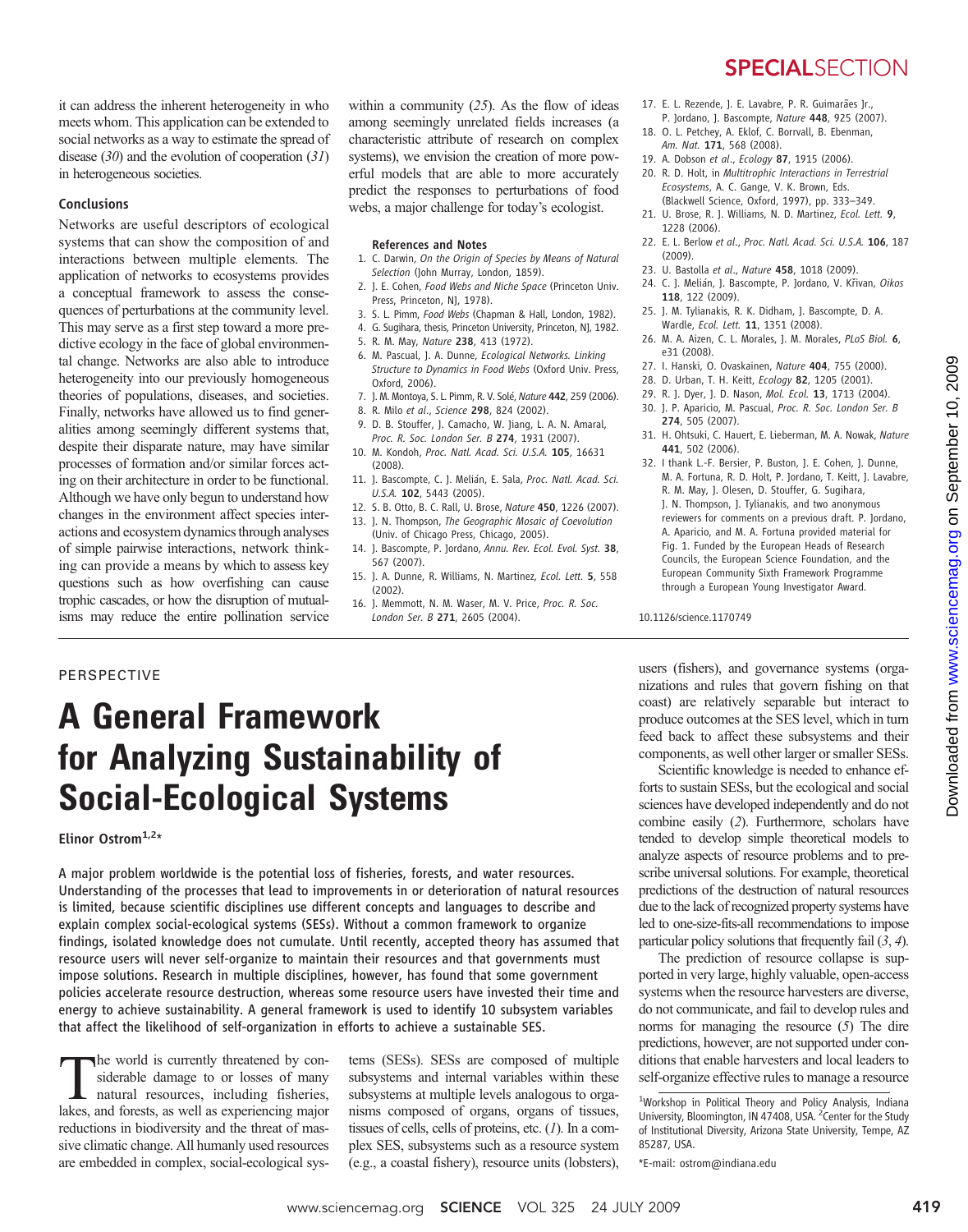## Pushing Networks to the Limit

or in rigorous laboratory experiments when subjects can discuss options to avoid overharvesting (3, 6).

A core challenge in diagnosing why some SESs are sustainable whereas others collapse is the identification and analysis of relationships among multiple levels of these complex systems at different spatial and temporal scales (7–9). Understanding a complex whole requires knowledge about specific variables and how their component parts are related  $(10)$ . Thus, we must learn how to dissect and harness complexity, rather than eliminate it from such systems  $(11)$ . This process is complicated, however, because entirely different frameworks, theories, and models are used by different disciplines to analyze their parts of the complex multilevel whole. A common, classificatory framework is needed to facilitate multidisciplinary efforts toward a better understanding of complex SESs.

I present an updated version of a multilevel, nested framework for analyzing outcomes achieved in SESs (12). Figure 1 provides an overview of the framework, showing the relationships among four first-level core subsystems of an SES that affect each other as well as linked social, economic, and political settings and related ecosystems. The subsystems are (i) resource systems (e.g., a designated protected park encompassing a specified territory containing forested areas, wildlife, and water systems); (ii) resource units (e.g., trees, shrubs, and plants contained in the park, types of wildlife, and amount and flow of water); (iii) governance systems (e.g., the government and other organizations that manage the park, the specific rules related to the use of the park, and how these rules are made); and (iv) users (e.g., individuals who use the park in diverse ways for sustenance, recreation, or commercial purposes). Each core subsystem is made up of multiple second-level variables (e.g., size of a resource system, mobility of a resource unit, level of governance, users' knowledge of the resource system) (Table 1), which are further composed of deeper-level variables .

This framework helps to identify relevant variables for studying a single focal SES, such as the lobster fishery on the Maine coast and the fishers who rely on it  $(13)$ . It also provides a common set of variables for organizing studies of similar SESs such as the lakes in northern Wisconsin (e.g., why are the pollution levels in some lakes worse than in others?) (14), forests around the world (e.g., why do some locally managed forests thrive better than governmentprotected forests?) (15), or water institutions (e.g., what factors affect the likelihood that farmers will effectively manage irrigation systems?) (16). Without a framework to organize relevant variables identified in theories and empirical research, isolated knowledge acquired from studies of diverse resource systems in different countries by biophysical and social scientists is not likely to cumulate.

A framework is thus useful in providing a common set of potentially relevant variables and their subcomponents to use in the design of data collection instruments, the conduct of fieldwork, and the analysis of findings about the sustainability of complex SESs. It helps identify factors that may affect the likelihood of particular policies enhancing sustainability in one type and size of resource system and not in others. Table 1 lists the second-level variables identified in many empirical studies as affecting interactions and outcomes. The choice of relevant second or deeper levels of variables for analysis (from the large set of variables at multiple levels) depends on the particular questions under study, the type of SES, and the spatial and temporal scales of analysis.

To illustrate one use of the SES framework, I will focus on the question: When will the users of a resource invest time and energy to avert "a tragedy of the commons"? Garrett Hardin (17) earlier argued that users were trapped in accelerated overuse and would never invest time and energy to extract themselves. If that answer were supported by research, the SES framework would not be needed to analyze this question. Extensive empirical studies by scholars in diverse disciplines have found that the users of many (but not all) resources have invested in designing and implementing costly governance systems to increase the likelihood of sustaining them  $(3, 6, 7, 18)$ .

A theoretical answer to this question is that when expected benefits of managing a resource exceed the perceived costs of investing in better rules and norms for most users and their leaders, the probability of users' self-organizing is high (supporting online material text). Although joint benefits may be created, self-organizing to sustain a resource costs time, and effort can result in a loss of short-term economic gains. These costs, as well

as the fear that some users will cheat on rules related to when, where, and how to harvest, can lead users to avoid costly changes and continue to overharvest (6). Accurate and reliable measures of users' perceived benefits and costs are difficult and costly to obtain, making it hard to test theories based on users' expected net benefits.

Multiple variables that have been observed and measured by field researchers are posited to affect the likelihood of users' engaging in collective action to self-organize. Ten second-level variables (indicated by asterisks in Table 1) are frequently identified as positively or negatively affecting the likelihood of users' self-organizing to manage a resource  $(3, 6, 19, 20)$ . To explain why these variables are potentially important for understanding sustainability and, in particular, for addressing the question of when self-organization activities will occur, I briefly discuss how they affect perceived benefits and costs.

Size of resource system (RS3). For land-related resource systems, such as forests, very large territories are unlikely to be self-organized given the high costs of defining boundaries (e.g., surrounding with markers or fences), monitoring use patterns, and gaining ecological knowledge. Very small territories do not generate substantial flows of valuable products. Thus, moderate territorial size is most conducive to self-organization (15). Fishers who consistently harvest from moderately sized coastal zones, lakes, or rivers are also more likely to organize  $(13)$  than fishers who travel the ocean in search of valuable fish (5).

Productivity of system (RS5). A resource system's current productivity has a curvilinear effect on self-organization across all sectors. If a water source or a fishery is already exhausted or apparently very abundant, users will not see a need to manage for the future. Users need to observe some





Fig. 1. The core subsystems in a framework for analyzing social-ecological systems.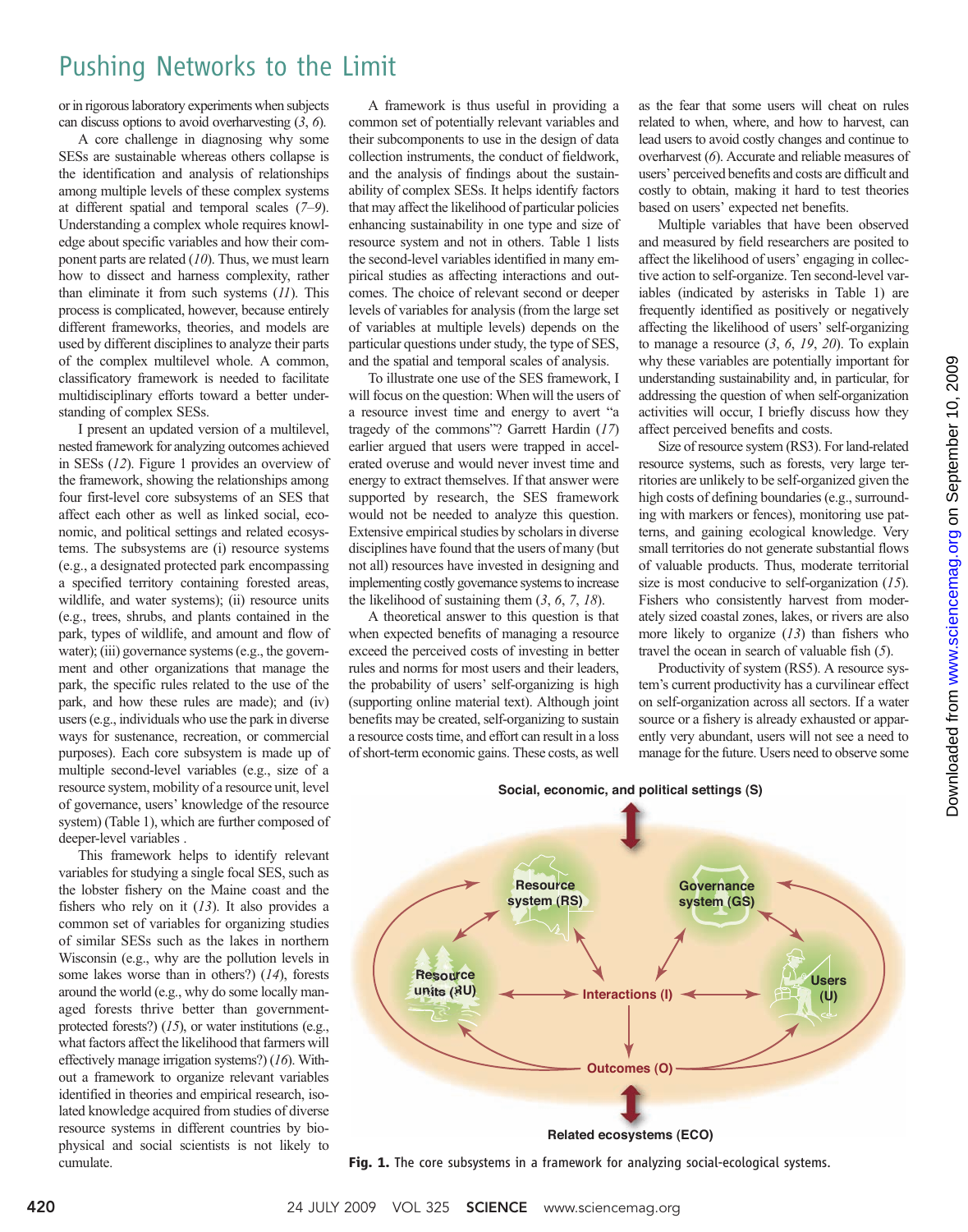scarcity before they invest in self-organization (19).

Predictability of system dynamics (RS7). System dynamics need to be sufficiently predictable that users can estimate what would happen if they were to establish particular harvesting rules or noentry territories. Forests tend to be more predictable than water systems. Some fishery systems approach mathematical chaos and are particularly challenging for users or government officials (21). Unpredictability at a small scale may lead users of pastoral systems to organize at larger scales to increase overall predictability (22, 23).

Resource unit mobility (RU1). Due to the costs of observing and managing a system, selforganization is less likely with mobile resource units, such as wildlife or water in an unregulated river, than with stationary units such as trees and plants or water in a lake (24).

Number of users (U1). The impact of group size on the transaction costs of self-organizing tends to be negative given the higher costs of getting users together and agreeing on changes

(19, 20). If the tasks of managing a resource, however, such as monitoring extensive community forests in India, are very costly, larger groups are more able to mobilize necessary labor and other resources (25). Thus, group size is always relevant, but its effect on self-organization depends on other SES variables and the types of management tasks envisioned.

Leadership (U5). When some users of any type of resource system have entrepreneurial skills and are respected as local leaders as a result of prior organization for other purposes, selforganization is more likely (19, 20). The presence of college graduates and influential elders, for example, had a strong positive effect on the establishment of irrigation organization in a stratified sample of 48 irrigation systems in Karnataka and Rajasthan, India (16).

Norms/social capital (U6). Users of all types of resource systems who share moral and ethical standards regarding how to behave in groups they form, and thus the norms of reciprocity, and have sufficient trust in one another to keep agree-

Table 1. Examples of second-level variables under first-level core subsystems (S, RS, GS, RU, U, I, O and ECO) in a framework for analyzing social-ecological systems. The framework does not list variables in an order of importance, because their importance varies in different studies. [Adapted from (12)]

| Social, economic, and political settings (S)                                  |  |  |
|-------------------------------------------------------------------------------|--|--|
| S1 Economic development. S2 Demographic trends. S3 Political stability.       |  |  |
| S4 Government resource policies. S5 Market incentives. S6 Media organization. |  |  |

| Resource systems (RS)                            | Governance systems (GS)                  |
|--------------------------------------------------|------------------------------------------|
| RS1 Sector (e.g., water, forests, pasture, fish) | GS1 Government organizations             |
| RS2 Clarity of system boundaries                 | GS2 Nongovernment organizations          |
| RS3 Size of resource system*                     | GS3 Network structure                    |
| RS4 Human-constructed facilities                 | GS4 Property-rights systems              |
| RS5 Productivity of system*                      | GS5 Operational rules                    |
| RS6 Equilibrium properties                       | GS6 Collective-choice rules*             |
| RS7 Predictability of system dynamics*           | <b>GS7 Constitutional rules</b>          |
| RS8 Storage characteristics                      | GS8 Monitoring and sanctioning processes |
| <b>RS9 Location</b>                              |                                          |
| Resource units (RU)                              | Users (U)                                |
| RU1 Resource unit mobility*                      | U1 Number of users*                      |
| RU2 Growth or replacement rate                   | U2 Socioeconomic attributes of users     |
| RU3 Interaction among resource units             | U3 History of use                        |
| RU4 Economic value                               | U4 Location                              |
| <b>RU5 Number of units</b>                       | U5 Leadership/entrepreneurship*          |
| RU6 Distinctive markings                         | U6 Norms/social capital*                 |
| RU7 Spatial and temporal distribution            | U7 Knowledge of SES/mental models*       |
|                                                  | U8 Importance of resource*               |
|                                                  | $110$ Tachnalams usad                    |

#### Interactions (I)  $\rightarrow$  outcomes (O)

I1 Harvesting levels of diverse users I2 Information sharing among users I3 Deliberation processes I4 Conflicts among users I5 Investment activities

- 
- I6 Lobbying activities
- I7 Self-organizing activities

I8 Networking activities

Related ecosystems (ECO)

ECO1 Climate patterns. ECO2 Pollution patterns. ECO3 Flows into and out of focal SES.

\*Subset of variables found to be associated with self-organization.

## U9 Technology used O1 Social performance measures (e.g., efficiency, equity,

accountability, sustainability) O2 Ecological performance measures (e.g., overharvested, resilience, bio-diversity, sustainability) O3 Externalities to other SESs

ments will face lower transaction costs in reaching agreements and lower costs of monitoring (20, 26, 27).

Knowledge of the SES (U7). When users share common knowledge of relevant SES attributes, how their actions affect each other, and rules used in other SESs, they will perceive lower costs of organizing (7). If the resource system regenerates slowly while the population grows rapidly, such as on Easter Island, users may not understand the carrying capacity of the resource, fail to organize, and destroy the resource (28).

Importance of resource to users (U8). In successful cases of self-organization, users are either dependent on the RS for a substantial portion of their livelihoods or attach high value to the sustainability of the resource. Otherwise, the costs of organizing and maintaining a self-governing system may not be worth the effort  $(3, 7, 15)$ .

Collective-choice rules (GS6). When users, such as the Seri fishers in Mexico (29) and forest user groups in Nepal (30), have full autonomy at the collective-choice level to craft and enforce some of their own rules, they face lower transaction costs as well as lower costs in defending a resource against invasion by others (5).

Obtaining measures for these 10 variables is the first step in analyzing whether the users of one or more SESs would self-organize. Data analysis of these relationships is challenging, because the impact of any one variable depends on the values of other SES variables. As in most complex systems, the variables interact in a nonlinear fashion  $(8-10)$ . Furthermore, although the longterm sustainability of SESs is initially dependent on users or a government to establish rules, these rules may not be sufficient over the long run (7, 18).

If the initial set of rules established by the users, or by a government, are not congruent with local conditions, long-term sustainability may not be achieved  $(8, 9, 18)$ . Studies of irrigation systems  $(16, 26)$ , forests  $(25, 31)$ , and coastal fisheries (13) suggest that long-term sustainability depends on rules matching the attributes of the resource system, resource units, and users. Rules forbidding the harvest of pregnant female fish are easy to monitor and enforce in the case of lobster, where eggs are visibly attached to the belly, and have been important in sustaining lobster fisheries (13). However, monitoring and enforcing these rules have proven more difficult in the case of gravid fish, where the presence of internal eggs is harder to assess.

Comparative studies of rules used in longsurviving resource systems governed by traditional societies document the wide diversity of rules used across sectors and regions of the world (21). Simple blueprint policies do not work. For example, the total allowable catch quotas established by the Canadian government for the west coast of Canada led to widespread dumping of unwanted fish, misrepresentation of catches, and the closure of the groundfishery in 1995 (32). To